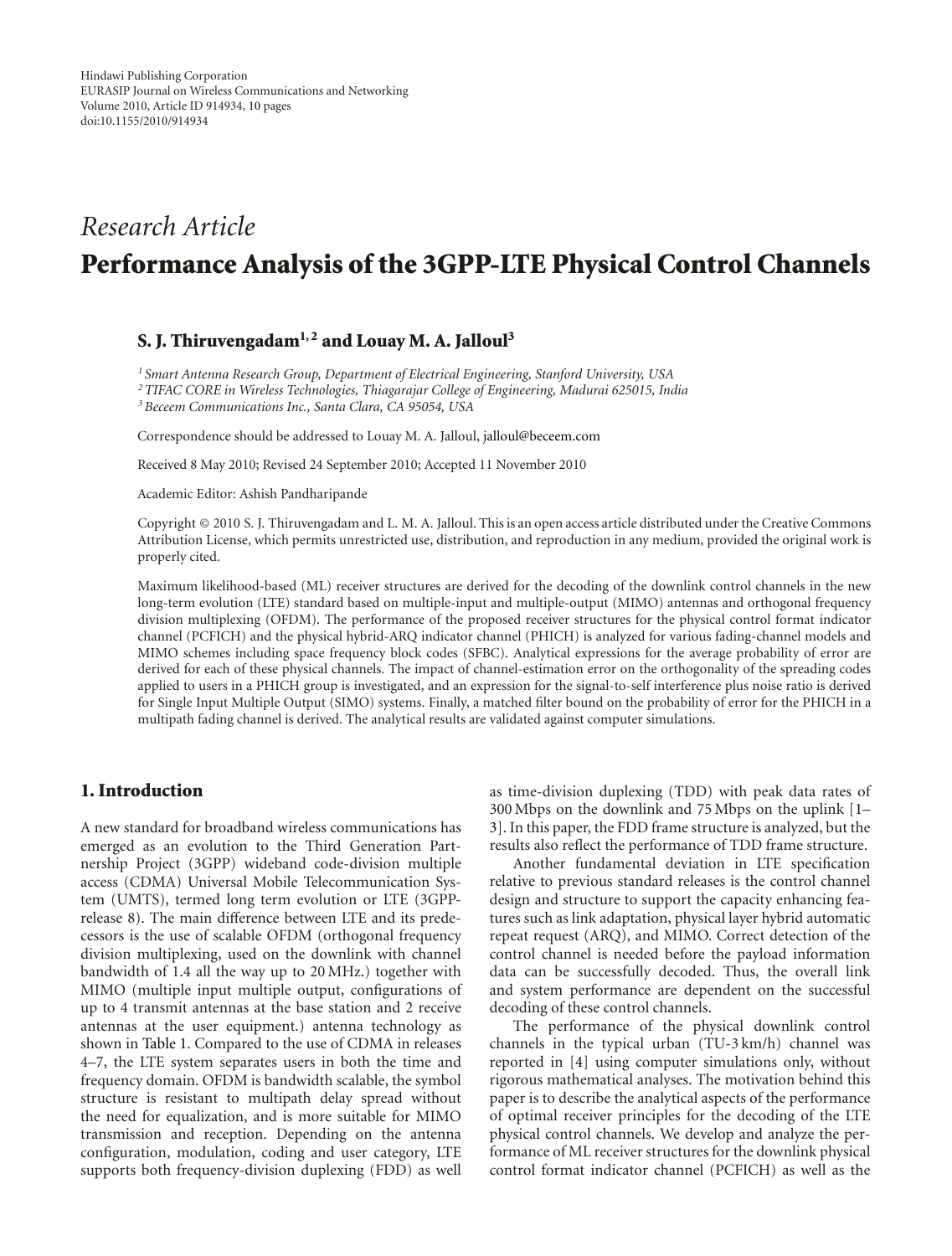TABLE 1: System numerology.

| Channel<br>bandwidth<br>$(MHz)$ $(W)$                               | 1.4  | 3.0  | 5.0  | 10.0  | 15.0  | 20.0  |
|---------------------------------------------------------------------|------|------|------|-------|-------|-------|
| Number of<br>physical<br>resource<br>blocks $(N_{\rm RR}^{\rm DL})$ | 6    | 15   | 25   | 50    | 75    | 100   |
| FFT size $(N)$                                                      | 128  | 256  | 512  | 1024  | 1536  | 1024  |
| Sampling<br>frequency<br>$(Msps)$ $(f_s)$                           | 1.92 | 3.84 | 7.68 | 15.36 | 23.04 | 30.72 |

physical hybrid ARQ indicator channel (PHICH) in the presence of additive white Gaussian noise, frequency selective fading channel with different transmit and receive antenna configurations, and space-frequency block codes (SFBC). These analyses provide insight into system performance and can be used to study sensitivity to design parameters, for example, channel models and algorithm designs. Further, it would serve as a reference tool for fixed-point computer simulation models that are developed for hardware design.

The rest of the paper is organized as follows. A brief description of the LTE control channel specification is given in Section 2. The BER analyses of the physical channels PCFICH and PHICH are given in Sections 3 and 4, respectively. Section 5 contains some concluding remarks.

*Notation.* ◦, ∗, and H denote element by element product, complex conjugate, and conjugate transpose, respectively.  $\langle x, y \rangle = \sum_i x_i y_i^*$  is the inner product of the vectors **x** and **y**. ⊗ denotes the convolution operator.

#### **2. Brief Description of the 3GPP-LTE Standard**

The downlink physical channels carry information from the higher layers to the user equipment. The physical downlink shared channel (PDSCH) carries the payload-information data, physical broadcast channel (PBCH) broadcasts cell specific information for the entire cell-coverage area, physical multicast channel (PMCH) is for multicasting and broadcasting information from multiple cells, physical downlink control channel (PDCCH) carries scheduling information, physical control format indicator channel (PCFICH) conveys the number of OFDM symbols used for PDCCH and physical hybrid ARQ indicator Channel (PHICH) transmits the HARQ acknowledgment from the base station (BS). BS in 3GPP-LTE is typically referred to as eNodeB. Downlink control signaling occupies up to 4 OFDM symbols of the first slot of each subframe, followed by data transmission that starts at the next OFDM symbol as the control signaling ends. This enables support for microsleep which provides batterylife savings and reduced buffering and latency [4]. Reference signals transmitted by the BS are used by UE for channel estimation, timing and frequency synchronization, and cell identification.

Table 2: Power delay profiles for pedestrian B and ITU channel models.

|          | Ped-B channel model | TU channel model |                                                                       |  |
|----------|---------------------|------------------|-----------------------------------------------------------------------|--|
|          |                     |                  | Delay (nsec) Average power (dB) Delay ( $\mu$ sec) Average power (dB) |  |
| $\Omega$ | $\left( \right)$    | $\left( \right)$ | 1.000                                                                 |  |
| 200      | $-0.9$              | 0.813            | 0.669                                                                 |  |
| 800      | $-4.9$              | 1.626            | 0.448                                                                 |  |
| 1200     | $-8.0$              | 2.439            | 0.300                                                                 |  |
| 2300     | $-7.8$              | 3.252            | 0.200                                                                 |  |
| 3700     | $-23.9$             | 4.056            | 0.134                                                                 |  |
|          |                     |                  |                                                                       |  |

The downlink OFDM FDD radio frame of 10 ms duration is equally divided into 10 subframes where each subframe consists of two 0.5 ms slots. Each slot has 7 or 6 OFDM symbols depending on the cyclic prefix (CP) duration. Two CP durations are supported: normal and extended. The entire time-frequency grid is divided into physical resource blocks (PRB), wherein each PRB contains 12 resource elements (subcarriers). PRBs are used to describe the mapping of physical channels to resource elements. Resource element groups (REG) are used for defining the control channels to resource element mapping. The size of the REG varies depending on the OFDM symbol number and antenna configuration [1]. The PCFICH is always mapped into the first OFDM symbol of the first slot of each subframe. For the normal CP duration, the PHICH is also mapped into the first OFDM symbol of the first slot of each subframe. On the other hand, for the extended CP duration, the PHICH is mapped to the first 3 OFDM symbols of the first slot of each subframe. All control channels are organized as symbolquadruplets before being mapped to a single REG. In the first OFDM symbol, two REGs per PRB are available. In the third OFDM, there are 3 REGs per PRB. In the second OFDM symbol, the number of REGs available per PRB will be 2 for single- or two-transmit antennas, and 3 for four-transmit antennas.

This paper focuses on the performance analyses of the PCFICH and PHICH between the UE and the BS in three types of channels: (1) static (additive white Gaussian noise (AWGN)), (2) frequency flat-fading, and (3) ITU frequency selective channel models. The power-delay profiles of the ITU models, used in the analyses, are given in Table 2.

#### **3. Physical Control Format Indicator Channel**

The two CFI bits are encoded using a (32,2) block code as shown in Table 3. The 32 encoded bits are QPSK modulated, layer mapped, and, finally, are resource element mapped.

*3.1. PCFICH with SIMO Processing.* The received signal is processed as follows: the cyclic prefix is removed, then the FFT is taken, followed by resource-element demapping. The complex-valued output at the *k*-th receive antenna is modeled as

$$
\mathbf{y}_k = \mathbf{h}_k \circ \mathbf{d}^{(n)} + \mathbf{u}_k, \quad k = 1, 2, \dots K,
$$
 (1)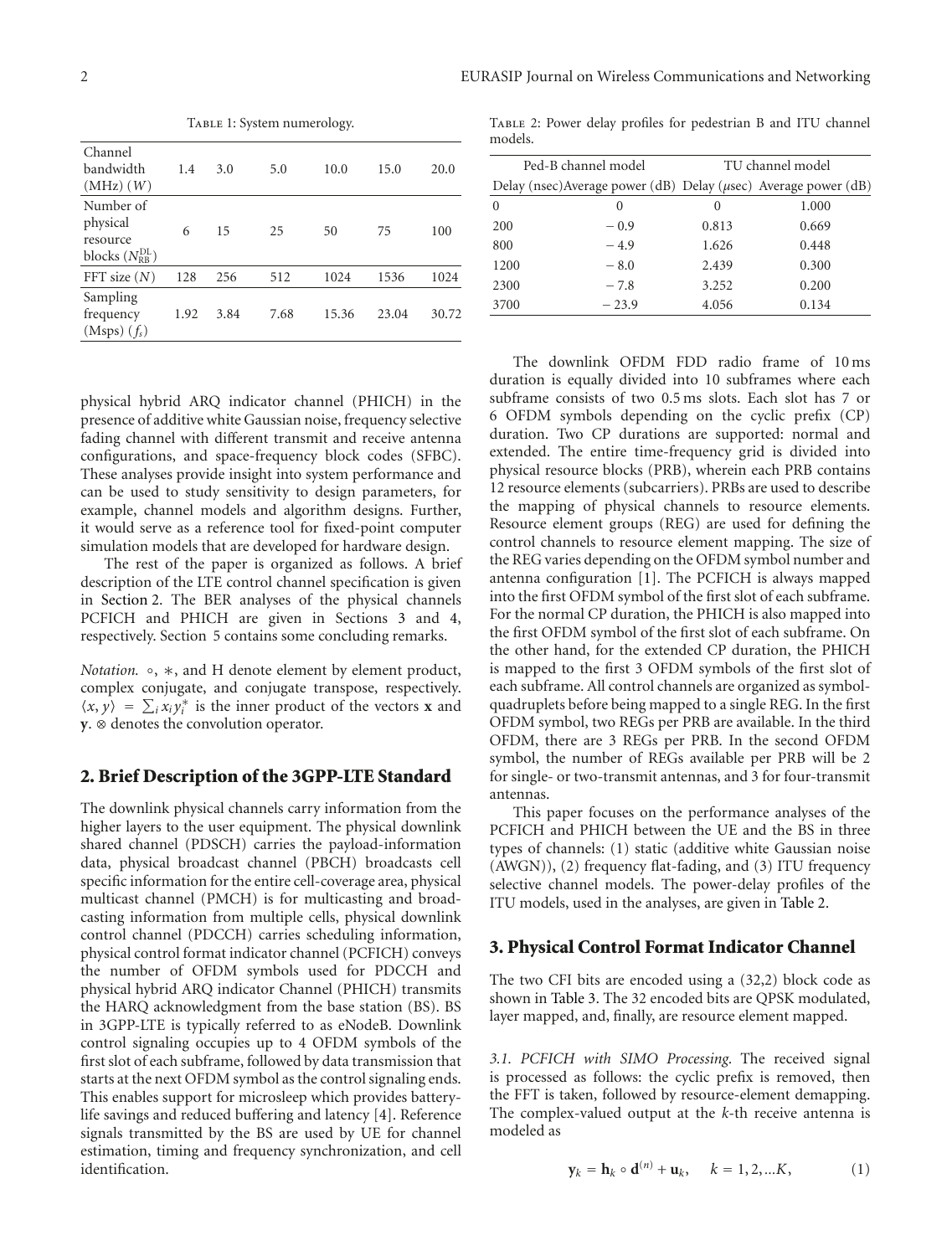| CFI          | $(b_0, b_1, \ldots, b_{31})$                                                                                     |
|--------------|------------------------------------------------------------------------------------------------------------------|
|              | $(0, 1, 1, 0, 1, 1, 0, 1, 1, 0, 1, 1, 0, 1, 1, 0, 1, 1, 0, 1, 1, 0, 1, 1, 0, 1, 1, 0, 1, 1, 0, 1)$               |
|              | $\langle 1, 0, 1, 1, 0, 1, 1, 0, 1, 1, 0, 1, 1, 0, 1, 1, 0, 1, 1, 0, 1, 1, 0, 1, 1, 0, 1, 1, 0, 1, 1, 0 \rangle$ |
|              | $\{1, 1, 0, 1, 1, 0, 1, 1, 0, 1, 1, 0, 1, 1, 0, 1, 1, 0, 1, 1, 0, 1, 1, 0, 1, 1, 0, 1, 1, 0, 1, 1\}$             |
| 4 (Reserved) |                                                                                                                  |

where *K* is the number of receive antennas at UE,  $y_k$  is  $16 \times 1$ received subcarrier vector,  $\mathbf{d}^{(n)}$  is the 16  $\times$  1 complex QPSK symbol vector corresponding to the 32-bit CFI codewords,  $1 \le n \le 3$ ,  $\mathbf{h}_k$  is  $16 \times 1$  complex channel frequency response, and  $\mathbf{u}_k$  represents the contribution of thermal noise and interference, modeled as zero-mean circularly symmetric complex Gaussian with covariance  $E[\mathbf{u}_k \mathbf{u}_k^H] = \sigma_u^2 \mathbf{I}$ . Modeling the interference as Gaussian is justified, since in a multicell multisector system such as LTE, there are typically between 3 to 6 dominant interferers. These interferers are uncorrelated due to independent large-scale propagation, short-term fading, and uncorrelated scrambling sequences. Therefore, their sum can be well approximated as a Gaussian random variable. Conditioned on  $h_k$ ,  $y_k$  is a complex Gaussian random variable. Maximizing the log-likelihood function of  $y_k$  given  $h_k$ , results in the following ML decision rule:

$$
CFI = \min_{m=1,2,3} \sum_{k=1}^{K} |y_k - (h_k \circ d^{(m)})|^2, \qquad (2)
$$

which simplifies to

$$
CFI = \underset{m=1,2,3}{\arg \max} z^{(m)},\tag{3}
$$

where the soft outputs are given by

$$
z^{(m)} = \sum_{k=1}^{K} z_k^{(m)} \quad \text{for } m = 1, 2, 3,
$$
 (4)

where  $z_k^{(m)} = \text{Re}\{\langle \mathbf{y}_k \circ \mathbf{h}_k^*, \mathbf{d}^{(m)} \rangle\}$  for  $m = 1, 2, 3$ . Expanding (4) yields

$$
z^{(m)} = \sum_{k=1}^{K} \text{Re} \left\{ \sum_{i=1}^{16} \left( |h_{i,k}|^2 c(1, m) + u_{i,k} d_i^{(m)^*} h_{i,k}^* \right) \right\},
$$
  
\n
$$
m = 1, 2, 3,
$$
\n(5)

where  $c(n, m) = \sum_{i=1}^{16} d_i^{(n)} d_i^{(m)*}$ . Without loss of generality, it is assumed that the first CFI codeword is used, that is  $n = 1$ , thus we have

$$
c(1,m) = \sum_{i=1}^{16} \left( d_i^{(1)} d_i^{(m)^*} \right) = \begin{cases} 16 & \text{if } m = 1 \\ -6 & -j10 \text{ if } m = 2 \\ -5 + j11 & \text{if } m = 3 \end{cases} \tag{6}
$$

as per the predefined CFI codewords in [1]. Then, the probability of error is well approximated by the union bound as

$$
P_b^{(\text{CFI})} \le \sum_{m=2}^3 P(z^{(1)} < z^{(m)} \mid n = 1)
$$
\n
$$
= \sum_{m=2}^3 P(z^{(1)} - z^{(m)} < 0 \mid n = 1), \tag{7}
$$

where  $P(z^{(1)} - z^{(m)} < 0 \mid n = 1)$  is the pair-wise error probability (PEP). In the case of a static AWGN channel with *h*<sub>i,k</sub> = *h*,  $\forall i$ , *k*, and single-receive antenna, let  $x = z_1^{(1)} - z_1^{(2)}$ and  $y = z_1^{(1)} - z_1^{(3)}$ . Thus, *x* is Gaussian with mean 22|*h*|<sup>2</sup> and variance  $22\sigma_u^2|h|^2$  and *y* is Gaussian with mean  $21|h|^2$  and variance  $21\sigma_u^2|h|^2$ . Thus, the union bound can be evaluated to be

$$
P_b^{\text{(CFI)}} \le \frac{1}{2} \operatorname{erfc}\left(\sqrt{\frac{11|h|^2}{\sigma_u^2}}\right) + \frac{1}{2} \operatorname{erfc}\left(\sqrt{\frac{10.5|h|^2}{\sigma_u^2}}\right). \tag{8}
$$

The union bound can be tightened further, by improving the evaluation of the PEP using the joint probability of error due to  $CFI = 2$  and  $CFI = 3$ . Then, the union bound becomes

$$
P_b^{\text{(CFI)}} \le \frac{1}{2} \operatorname{erfc}\left(\sqrt{\frac{11|h|^2}{\sigma_u^2}}\right) + \frac{1}{2} \operatorname{erfc}\left(\sqrt{\frac{10.5|h|^2}{\sigma_u^2}}\right)
$$

$$
-\frac{1}{4} \operatorname{erfc}\left(\sqrt{\frac{11|h|^2}{\sigma_u^2}}\right) \operatorname{erfc}\left(\sqrt{\frac{10.5|h|^2}{\sigma_u^2}}\right).
$$
(9)

Using the bound that erfc(x)  $\leq$  exp(-x<sup>2</sup>), the joint probability term can be written as,

$$
\frac{1}{4}\operatorname{erfc}\left(\sqrt{\frac{11|h|^2}{\sigma_u^2}}\right)\operatorname{erfc}\left(\sqrt{\frac{10.5|h|^2}{\sigma_u^2}}\right) \le \frac{1}{4}\exp\left(-\frac{21.5|h|^2}{\sigma_u^2}\right). \tag{10}
$$

For flat-fading channels, the average pair-wise probability of error, averaged over the channel  $|h|^2$  distribution, is given by

$$
\overline{P_b^{\text{(CFI)}}} = E_{|h|^2} \left[ P_b^{\text{(CFI)}} \right]. \tag{11}
$$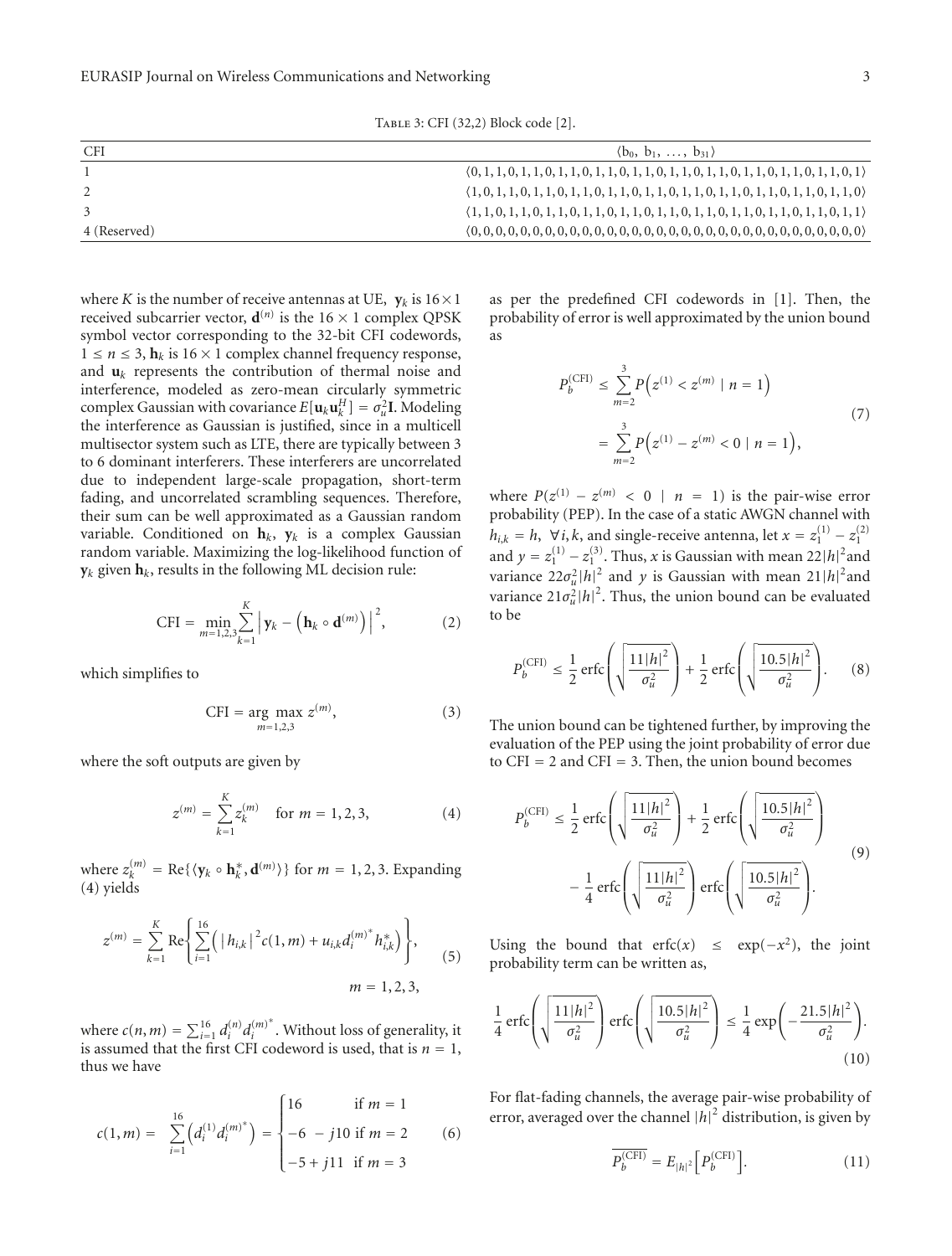For a Rayleigh fading channel, (11) reduces to [5]

$$
\overline{P_{b, \text{flat}}^{\text{(CFI)}}}\n\leq \sum_{i=1}^{2} \left[ \frac{(1-\mu_i)}{2} \right]_{k=0}^{K_{K-1}} \left( \frac{K-1+k}{k} \right) \left[ \frac{(1+\mu_i)}{2} \right]^k - P_{b3, \text{flat}}^{\text{CFI}}\n\tag{12}
$$

where  $P_{b3,flat}^{\text{CFI}}$  is evaluated to be

$$
P_{b3, \text{flat}}^{\text{CFI}} = \frac{1}{2^{2K+1}(K-1)!(1+\overline{\gamma})^K} \sum_{k=0}^{K-1} b_k(K-1+k)! \left(\frac{\overline{\gamma}}{1+\overline{\gamma}}\right)^k, \tag{13}
$$

where  $b_k = \sum_{n=0}^{K-1-k} {2K-1 \choose n}$ ,  $\bar{\gamma} = 21.5\gamma$ ,  $\mu_i = \sqrt{s_i \gamma/(1+s_i \gamma)}$ , and  $\gamma = 1/\sigma_u^2$  is the SNR per tone per antenna and the scaling factors  $s_1 = 11$  and  $s_2 = 10.5$ .

*3.2. Analysis of CFI with Repetition Coding.* In this section, we compare the performance of the (32,2) block code of Table 3 used for CFI encoding with a simple rate 1/16 repetition code. The repetition code for CFI = 1 is represented by a 32-bit-length vector  $[0 \ 1 \ \cdots \ 0 \ 1]$ , CFI = 2 by  $[1 \ 0 \ \cdots \ 1 \ 0]$ , and CFI = 3 by  $[1 \ 1 \cdots \ 1 \ 1]$ . When  $CFI = 1$  or  $CFI = 2$ , the Hamming distance between the other codewords are 32 and 16, otherwise, the Hamming distance is 16. Since the CFI assumes the value between 1 and 3, in an equiprobable manner, the probability of error, in the static AWGN channel, is given by

$$
P_{b,\text{repetition}}^{\text{(CFI}} \leq \frac{1}{3} \operatorname{erfc}\left(\sqrt{\frac{16|h|^2}{\sigma_u^2}}\right) + \frac{2}{3} \operatorname{erfc}\left(\sqrt{\frac{8|h|^2}{\sigma_u^2}}\right). \quad (14)
$$

The expression in (14) is compared to that in (9).

*3.3. PCFICH with Transmit Diversity Processing.* Transmit diversity with two-transmit antennas or four-transmit antennas, is achieved using space frequency block code (SFBC) in combination with layer mapping [1]. Assume that there are two transmit antennas at the BS transmitter and *K* receive antennas at the UE. The received signal is processed as follows. The output at the *l*th layer (two consecutive tones), is given by

$$
\mathbf{y}_{l,k} = \mathbf{H}_{l,k} \mathbf{d}_l^{(n)} + \mathbf{u}_{l,k} \quad 0 \le l \le M_{\text{symb}}^{\text{layer}} - 1, \quad 1 \le k \le K,
$$
\n(15)

where  $M_{\text{symb}}^{\text{layer}} = M_{\text{symb}}/2 = 8$ ,  $\mathbf{y}_{l,k}$  is a 2  $\times$  1 received-signal vector at the *k*th receive antenna for the *l*th layer,  $\mathbf{d}_l^{(n)}$  is 2  $\times$  1 transmit signal vector corresponds to *n*, where  $1 \le n \le 3$ , at the *l*th layer, and  $\mathbf{u}_{l,k}$  denotes 2  $\times$  1 thermal-noise vector. The channel matrix  $H_{l,k}$  is given by

$$
\mathbf{H}_{l,k} = \frac{1}{\sqrt{2}} \begin{bmatrix} h_{k,1}^{(l)} & -h_{k,2}^{(l)} \\ h_{k,2}^{(l)^*} & h_{k,1}^{(l)^*} \end{bmatrix},
$$
(16)

 $h_{k,m}^{(l)}$  is the complex channel frequency response between  $m$ th transmit antenna and *k*th receive antenna, at *l*th symbol layer. The maximal ratio combiner (MRC) output is given as

$$
\mathbf{z}_{l,k} = \mathbf{H}_{l,k}^H \mathbf{y}_{l,k} \quad 0 \le l \le M_{\text{symb}}^{\text{layer}} - 1, \quad 1 \le k \le K. \tag{17}
$$

The decision on the CFI is taken as in (3), and the soft output variable  $z^{(m)}$  is given by

$$
z^{(m)} = \sum_{k=1}^{K} \tilde{z}_{k}^{(m)} \quad \text{for } m = 1, 2, 3,
$$
 (18)

where  $z_k^{(m)} = \text{Re}\{\langle y_k \circ \mathbf{h}_k^*, \mathbf{d}^{(m)} \rangle\}, \quad m = 1, 2, 3.$ 

For flat-fading channel,  $\mathbf{H}_{l,k} = \mathbf{H}_{k} = (1/\sqrt{2}) \begin{bmatrix} h_{k,1} & -h_{k,2} \\ h_{k,2}^{*} & h_{k,1}^{*} \end{bmatrix}$ . Then (18) becomes,

$$
z^{(m)} = \sum_{k=1}^{K} \text{Re}\left(\sum_{l=0}^{M_{\text{sym}}^{\text{layer}}} \mathbf{H}_{k}^{H} \mathbf{H}_{k} c(1, m) + \sum_{l=0}^{M_{\text{sym}}^{\text{layer}}} \left\langle \mathbf{H}_{k}^{H} \mathbf{u}_{l,k}, \mathbf{d}_{l}^{(m)} \right\rangle \right) \text{for } m = 1, 2, 3.
$$
\n(19)

Without loss of generality, it is assumed that the first CFI codeword is used, that is  $n = 1$ , where

$$
c(1,m) = \sum_{l=0}^{M_{\text{synb}}^{\text{layer}}-1} \left\langle \mathbf{d}_l^{(1)}, \mathbf{d}_l^{(m)} \right\rangle = \begin{cases} 16 & \text{if } m = 1 \\ -6 - j10 \text{ if } m = 2 \\ -5 + j11 \text{ if } m = 3 \end{cases}
$$
(20)

Substituting for  $H_k$  in (19), it becomes

$$
z^{(m)} = \sum_{k=1}^{K} \left( \frac{\text{Re}\{c(1,m)\}}{2} \left( |h_{k,1}|^2 + |h_{k,2}|^2 \right) + \text{Re}\left\{ \sum_{l=0}^{M_{\text{synb}}^{layer}-1} \left\langle \mathbf{H}_{k}^{H} \mathbf{u}_{l,k}, \mathbf{d}_{l}^{(m)} \right\rangle \right\} \right), \quad m = 1, 2, 3.
$$
\n(21)

Conditioned on  $\mathbf{H}_k$ ,  $z^{(m)}$ Conditioned on  $\mathbf{H}_k$ ,  $z^{(m)}$  is Gaussian with mean  $\sum_{k=1}^K (\text{Re}\{c(1,m)\}/2)(|h_{k,1}|^2 + |h_{k,2}|^2)$  and variance  $4\sigma_u^2 \sum_{k=1}^K (|h_{k,1}|^2 + |h_{k,2}|^2)$ . The probability of error is well approximated by the union bound, as shown in (10).

In the case of single-receive antenna, let  $x = z_1^{(2)} - z_1^{(1)}$  and  $y = z_1^{(3)} - z_1^{(1)}$ . *x* is Gaussian with mean  $11(|h_{k,1}|^2 + |h_{k,2}|^2)$ and variance  $11\sigma_{\mu}^2(|h_{k,1}|^2 + |h_{k,2}|^2)$  and *y* is Gaussian with mean 10.5( $|h_{k,1}|^2 + |h_{k,2}|^2$ ) and variance  $10.5\sigma_u^2(|h_{k,1}|^2 +$  $|h_{k,2}|^2$ ). In the static AWGN channel, conditioned on  $|h|$ , the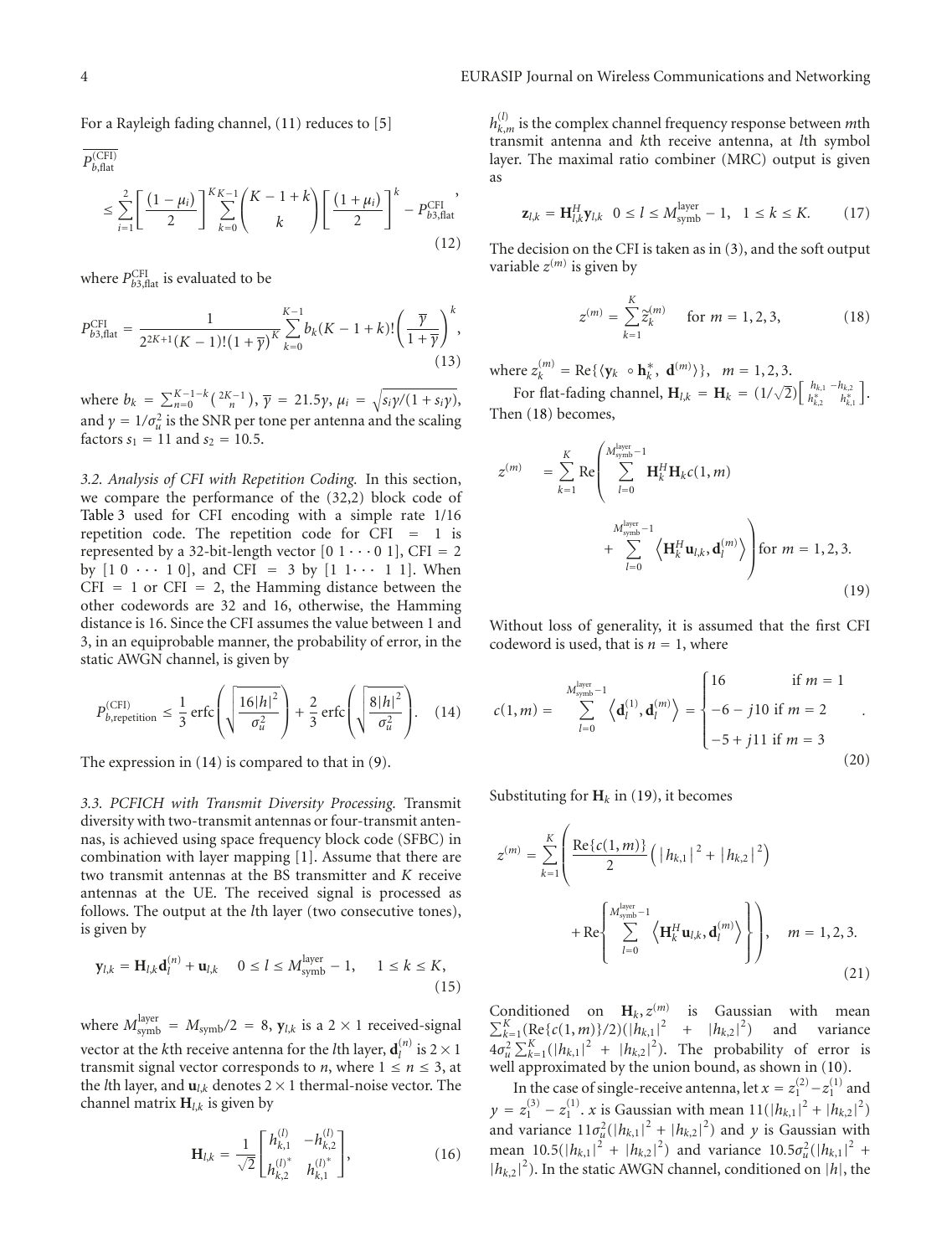union bound is evaluated to be

$$
P_b^{\text{(CFI)}} \le \frac{1}{2} \operatorname{erfc}\left(\sqrt{\frac{11|h|^2}{\sigma_u^2}}\right) + \frac{1}{2} \operatorname{erfc}\left(\sqrt{\frac{10.5|h|^2}{\sigma_u^2}}\right)
$$

$$
-\frac{1}{4} \operatorname{erfc}\left(\sqrt{\frac{11|h|^2}{\sigma_u^2}}\right) \operatorname{erfc}\left(\sqrt{\frac{10.5|h|^2}{\sigma_u^2}}\right).
$$
(22)

For the MISO flat-fading channel, the average probability of error, averaged over the channel  $|h|^2$  distribution, is given by (13) with  $\mu_i = \sqrt{0.5s_i\gamma/(1 + 0.5s_i\gamma)}$ . For MIMO (2 × 2) flatfading channel, the diversity order  $L = 4$  and the average probability of error is given by

$$
P_b^{(\text{CFI})}
$$
  
\n
$$
\leq \sum_{i=1}^{2} \left[ \frac{(1-\mu_i)}{2} \right] \sum_{k=0}^{L} \binom{L-1+k}{k} \left[ \frac{(1+\mu_i)}{2} \right]^k - P_{b3, \text{flat}}^{\text{CFI}},
$$
\n(23)

where

$$
P_{b3, \text{flat}}^{\text{CFI}} = \frac{1}{2^{2L+1}(L-1)!(1+\overline{\gamma})^L} \sum_{k=0}^{L-1} b_k(L-1+k)! \left(\frac{\overline{\gamma}}{1+\overline{\gamma}}\right)^k, \tag{24}
$$

where  $b_k = \sum_{n=0}^{L-1-k} \left( \frac{2L-1}{n} \right)$ .

The PCFICH performance in the presence of AWGN is shown in Figure 1. It is seen that the Union Bound approximation closely matches with the Monte Carlo simulation results. It is observed that the predefined codes for CFI yields approximately 0.5 dB SNR improvement compared to a repetition code, at the block-error rate (BLER) of  $10^{-2}$ .

Currently, the fourth CFI codeword in Table 3 is reserved for future expansion. When all the four codewords are used to convey the CFI, an additional term is introduced in the error probability given as  $(1/2)$  erfc $(\sqrt{10.5|h|^2/\sigma_u^2})$  and the Union Bound becomes

$$
P_b^{\text{(CFI)}} \le \frac{1}{2} \operatorname{erfc}\left(\sqrt{\frac{11|h|^2}{\sigma_u^2}}\right) + \operatorname{erfc}\left(\sqrt{\frac{10.5|h|^2}{\sigma_u^2}}\right). \tag{25}
$$

Thus, it requires an additional 0.45 dB (approximately) to achieve the BLER of 10−2, compared to using the first three codewords. The PCFICH performance in the presence of Rayleigh fading channels is shown in Figure 2.

## **4. Physical Hybrid ARQ Indicator Channel**

The PHICH carries physical hybrid ARQ ACK/NAK indicator (HI). Data arrives to the coding unit in form of indicators for HARQ acknowledgement. Figure 3 shows the PHICH transport channel and physical channel processing on hybrid ARQ data,  $w_n$  is the spreading code for *n*th user in a PHICH group, obtained from an orthogonal set of codes [1]. In LTE,



Figure 1: PCFICH performance in AWGN.



Figure 2: PCFICH performance in flat-fading channel.

2*M* spreading sequences are used in a PHICH group, where *M* = 4 for normal CP and 2 for extended CP. The first set of *M* spreading sequences are formed by  $M \times M$  Hadamard matrix, and the second set of *M* spreading sequences are in quadrature to the first set.

*4.1. PHICH with SIMO Processing.* The received signal is processed as follows. The cyclic prefix is removed, then the FFT is taken, followed by resource element demapping. The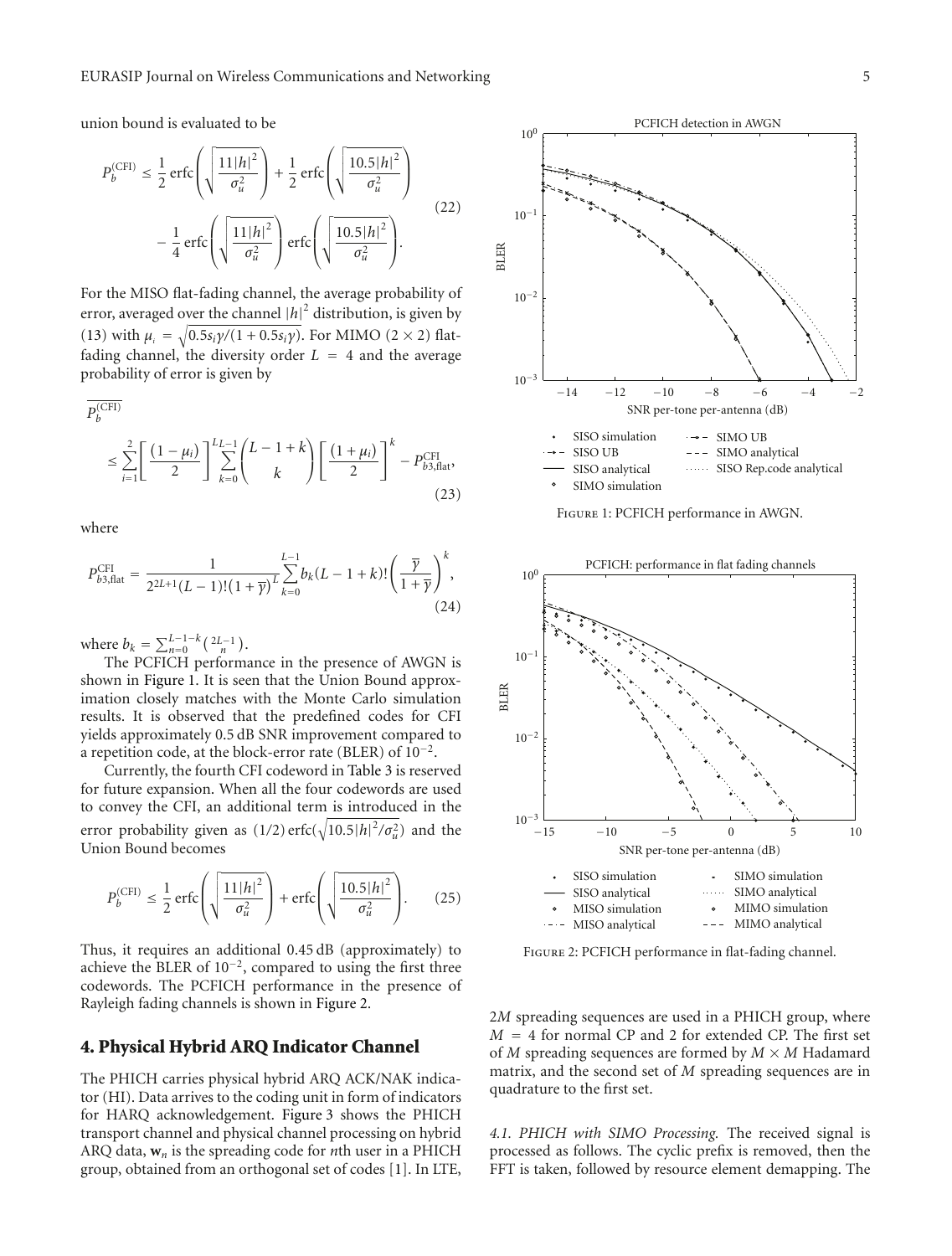

FIGURE 3: PHICH transmit processing

output that represents the *i*th resource-element group and *k*th receiver antenna is given by

$$
\mathbf{y}_{i,k} = \mathbf{h}_{i,k} \circ \left( x_1 \sqrt{\frac{P_1}{2}} \mathbf{w}_1 + \sum_{n=2}^{M} \sqrt{\frac{P_n}{2}} \mathbf{w}_n x_n + j \sum_{n=1}^{M} \sqrt{\frac{\widetilde{P}_n}{2}} \mathbf{w}_n \widetilde{x}_n \right) + \mathbf{u}_{i,k}, \quad i = 1, 2, 3.
$$
\n(26)

where  $y_{i,k}$  is an  $M \times 1$  vector,  $P_n$  and  $\tilde{P}_n$ ,  $n = 1,...M$  are the power levels of the *M* orthogonal codes (for the normal CP case),  $x_n \in (1, -1)$  is the data bit value of the *n*th user HI, and  $x_n$  and  $h_{i,k}$  is an  $M \times 1$  complex channel frequency response vector. Without loss of generality, it is assumed that the desired HI channel to be decoded uses the first orthogonal code denoted as  $w_1$ . The second and third terms in (26) denote the remaining 2*M* − 1 spreading codes used for the other HI channels within a PHICH group (in this analytical model, we treat the general case of the normal CP. The extended CP is easily handled as shown in the final error-rate formulas.) The term  $\mathbf{u}_{i,k}$  denotes the thermal noise, which is modeled as circularly symmetric zero-mean complex Gaussian with covariance  $E[\mathbf{u}_{i,k}\mathbf{u}_{i,k}^H] = \sigma_u^2 \mathbf{I}$ .

The ML decoding is given by

$$
z = \sum_{k=1}^{K} z_k,\tag{27}
$$

where *K* is the number of antennas at the UE receiver and

$$
z_k = \sum_{i=1}^{3} z_{i,k},
$$
 (28)

where

$$
z_{i,k} = \text{Re}\Big\{\Big\langle \mathbf{y}_{i,k} \circ \hat{\mathbf{h}}_{i,k}^*, \mathbf{w}_1 \Big\rangle \Big\},\tag{29}
$$

where the estimated channel frequency response  $\hat{\mathbf{h}}_{i,k}$  is given by  $\hat{\mathbf{h}}_{i,k} = \mathbf{h}_{i,k} + \mathbf{e}_{i,k}$ ,  $\mathbf{e}_{i,k}$  is the estimation error which is uncorrelated with **h***i*,*<sup>k</sup>* and zero-mean complex Gaussian with covariance  $\sigma_e^2$ **I**. By expanding (29), we get that

$$
z_{i,k} = \text{Re}\Bigg( \Big\langle \mathbf{h}_{i,k} \circ \hat{\mathbf{h}}_{i,k}^* \circ \mathbf{w}_1, \mathbf{w}_1 \Big\rangle x_1 \sqrt{\frac{P_1}{2}} + \sum_{n=2}^M \Big\langle \mathbf{h}_{i,k} \circ \hat{\mathbf{h}}_{i,k}^* \circ \mathbf{w}_n, \mathbf{w}_1 \Big\rangle \sqrt{\frac{P_n}{2}} x_n + j \sum_{n=1}^M \Big\langle \mathbf{h}_{i,k} \circ \hat{\mathbf{h}}_{i,k}^* \circ \mathbf{w}_n, \mathbf{w}_1 \Big\rangle \sqrt{\frac{P_n}{2}} \widetilde{x}_n + \Big\langle \mathbf{u}_{i,k} \circ \hat{\mathbf{h}}_{i,k}^*, \mathbf{w}_1 \Big\rangle \Bigg).
$$
 (30)

Note that  $\langle \mathbf{w}_i, \mathbf{w}_j \rangle = \begin{cases} M, i = j \\ 0, i \neq j \end{cases}$ . Thus (28) becomes

$$
z_{k} = \sum_{i=1}^{3} \sum_{m=1}^{M} \left| h_{i,k}^{(m)} \right|^{2} \sqrt{\frac{P_{1}}{2}} x_{1} + \text{Re} \left( \sum_{i=1}^{3} \sum_{m=1}^{M} h_{i,k}^{(m)} e_{i,k}^{(m)^{*}} \right) \sqrt{\frac{P_{1}}{2}} x_{1}
$$

$$
- \text{Im} \left( \sum_{i=1}^{3} \sum_{m=1}^{M} h_{i,k}^{(m)} e_{i,k}^{(m)^{*}} \right) \sqrt{\frac{\widetilde{P}_{1}}{2}} \widetilde{x}_{1}
$$

$$
+ \text{Re} \left( \sum_{i=1}^{3} \sum_{m=1}^{M} h_{i,k}^{(m)^{*}} u_{i,k}^{(m)} \right) + \text{Re} \left( \sum_{i=1}^{3} \sum_{m=1}^{M} e_{i,k}^{(m)^{*}} u_{i,k}^{(m)} \right), \tag{31}
$$

For ideal channel estimation, then due to the orthogonality property of the spreading codes, no interference is introduced to **w**<sup>1</sup> from the other HI channels within a PHICH group. However, in the presence of channel-estimation error, self-interference and cochannel interference are introduced as seen in the second and third terms, respectively, in (31). Since  $|\tilde{x}_1|^2 = 1$  and  $|x_1|^2 = 1$ , the signal to interference plus<br>noise ratio (SIND) of the decision statistic z is thus given by noise ratio (SINR) of the decision statistic *z* is thus given by

$$
\gamma_{z}^{\text{non-idealCE}} = \sum_{k=1}^{K} \frac{P_{1}\left(\left(\sum_{i=1}^{3} \sum_{m=1}^{M} \left| h_{i,k}^{(m)} \right|^{2}\right)^{2}\right)}{\left(\sigma_{e}^{2}\left(P_{1} + \widetilde{P}_{1}\right)/2\right)\left(\sum_{i=1}^{3} \sum_{m=1}^{M} \left| h_{i,k}^{(m)} \right|^{2}\right) + \sigma_{u}^{2} \sum_{i=1}^{3} \sum_{m=1}^{M} \left| h_{i,k}^{(m)} \right|^{2} + 3M\sigma_{u}^{2}\sigma_{e}^{2}}.
$$
\n(32)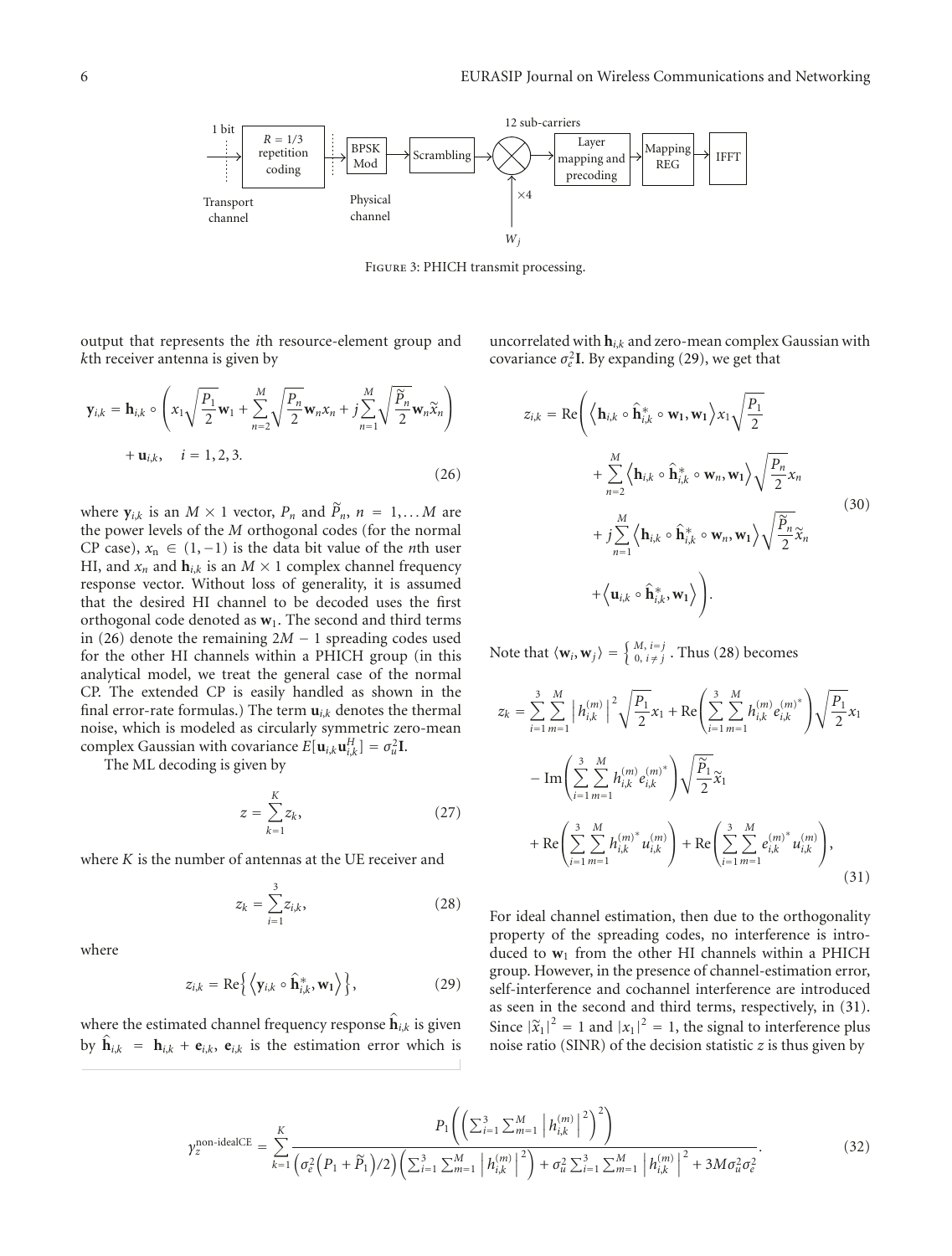

Figure 4: Effect of channel estimation error in PHICH.

In the case of a static AWGN channel with a single antenna at the UE receiver, that is,  $h_{i,k}^{(m)} = h$ ,  $\forall i, m, k$ , the SINR is simply given by

$$
\gamma_z^{\text{non-idealCE}} = \frac{P_G P_1 |h|^4}{0.5 \sigma_e^2 \left( P_1 + \widetilde{P}_1 \right) |h|^2 + \sigma_u^2 |h|^2 + \sigma_u^2 \sigma_e^2},\tag{33}
$$

where  $P_G = 12$  in (33) is the processing gain obtained from the spreading code of length 4, and (3,1) repetition code in the case of normal CP [1, 2]. In case of extended CP, a maximum of 4 HI channels are allowed in a PHICH group, and hence a spreading code of length 2 is used for each HI channel, which results in  $P_G = 6$ .

For ideal channel estimation,  $\sigma_e^2 = 0$  and the SNR of the decision statistic *z* is thus given by

$$
\gamma_z^{\text{idealCE}} = \frac{P_G P_1 |h|^2}{\sigma_u^2}.
$$
\n(34)

The average loss in SNR due to channel-estimation error is given by

$$
L = 1 - \frac{\gamma_z^{\text{non-idealCE}}}{\gamma_z^{\text{idealCE}}} = 1 - \frac{1}{0.5(\sigma_e^2/\sigma_u^2) \left( P_1 + \widetilde{P}_1 \right) + 1 + \sigma_e^2}.
$$
\n(35)

*L* is plotted in Figure 4 as a function of the ratio between the desired power to the interfering signal power  $(P_1/\tilde{P}_1)$ , for  $\sigma_e^2/\sigma_u^2 = -3$  dB,  $\sigma_e^2/\sigma_u^2 = -6$  dB, and  $\sigma_e^2/\sigma_u^2 = -9$  dB. Figure 4 shows that if  $P_1 = \widetilde{P}_1$ , that is, 0 dB, with  $\sigma_e^2 = 0.5\sigma_u^2$ , results in a 3 dB loss in the SNR.

The probability of error in the AWGN case with a singlereceive antenna is simply  $P_b^{\text{(HI)}} = (1/2)P(z < 0 \mid \text{HI} = 0) +$  $(1/2)P(z > 0 | HI = 1) = (1/2) \operatorname{erfc}(\sqrt{P_G \gamma}), \gamma$  is the per tone



Figure 5: PHICH performance in SISO and SIMO systems.

per antenna SNR as shown in (33) and (34). The probability of error averaged over the channel realization is given by

$$
\overline{P_b^{\text{(HI)}}} = E_\beta \left[ P_b^{\text{(HI)}} \right],\tag{36}
$$

where  $\beta = \sum_{i=1}^{3} \sum_{m=1}^{4} |h_{i,k}^{(m)}|$ 2 . For a frequency-flat Rayleigh fading channel, (36) reduces to [5]

$$
\overline{P_b^{\text{(HI)}}} = \left[\frac{(1-\mu)}{2}\right]^K \sum_{k=0}^{K-1} {K-1+k \choose k} \left[\frac{(1+\mu)}{2}\right]^k, \quad (37)
$$

where  $\mu = \sqrt{P_G \gamma / (1 + P_G \gamma)}$ .

The PHICH performance for static AWGN and frequency-flat Rayleigh fading channels is shown in Figure 5, for ideal channel estimation.

*4.2. PHICH with Transmit Diversity Processing.* The received signal is processed as follows. The cyclic prefix is removed, then the FFT is taken, followed by resource-element demapping. The output at the *l*th layer (consecutive two tones) on the *k*th receive antenna and *i*th resource element group (REG) is given by

$$
\mathbf{y}_{l,k}^{(i)} = \mathbf{H}_{l,k}^{(i)} \mathbf{d}_l^{(i)} + \mathbf{u}_{l,k}^{(i)} \quad 0 \le l \le M_{\text{symb}}^{\text{layer}} - 1, \quad 1 \le k \le K,
$$
\n
$$
i = 1, 2, 3,
$$
\n(38)

where  $M_{\text{symb}}^{\text{layer}} = M_{\text{symb}}/(3 \times 2) = 2$ ,  $\mathbf{y}_{l,k}^{(i)}$  is a 2 × 1 receivedsignal vector,  $\mathbf{d}_l^{(i)}$  is 2 × 1 transmit-signal vector, and  $\mathbf{u}_{l,k}^{(i)}$ denotes  $2 \times 1$  thermal-noise vector, and each of its elements is modeled as circularly symmetric zero-mean complex Gaussian with covariance  $E[\mathbf{u}_{l,k}^{(i)}\mathbf{u}_{l,k}^{(i)}]$  $\int_{0}^{H}$ ] =  $\sigma_u^2$ **I**. The channel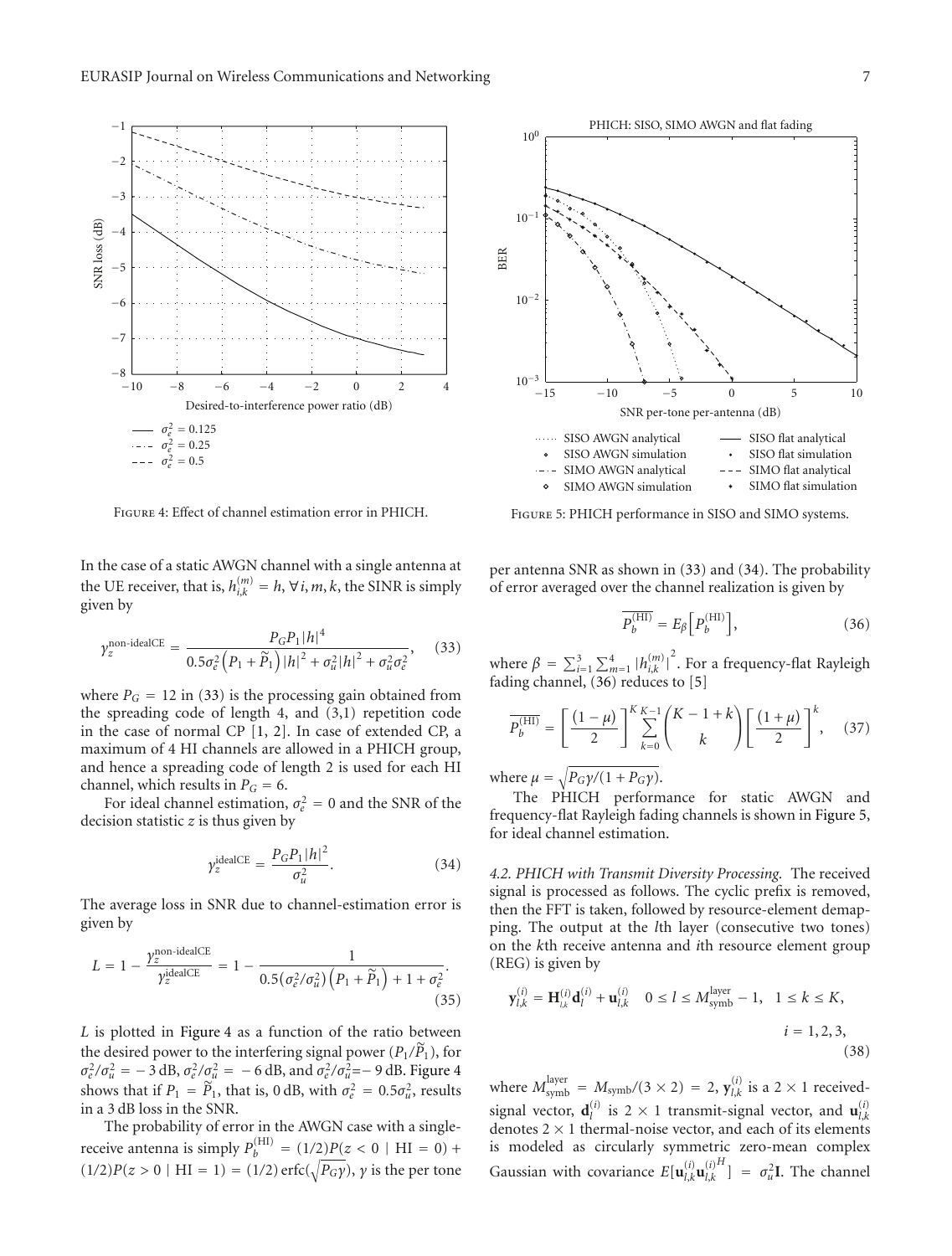matrix  $\mathbf{H}_{l,k}^{(i)}$  is given by

$$
\mathbf{H}_{l,k}^{(i)} = \frac{1}{\sqrt{2}} \begin{bmatrix} h_{k,1}^{(l)(i)} & -h_{k,2}^{(l)(i)} \\ h_{k,2}^{(l)(i)^*} & h_{k,1}^{(l)(i)^*} \end{bmatrix},
$$
(39)

where  $h_{k,m}^{(l)(i)}$  is a complex channel-frequency response between *m*th transmit antenna and *k*th receive antenna, at *l*th symbol layer in *i*th REG. The transmit-signal vector  $\mathbf{d}^{(i)}$  is generated by layer mapping and precoding the HI data vector **x** in *i*th REG. The  $4 \times 1$  vector **x** is given by

$$
\mathbf{x} = x_1 \sqrt{\frac{P_1}{2}} \mathbf{w}_1 + \sum_{n=2}^M \sqrt{\frac{P_n}{2}} \mathbf{w}_n x_n + j \sum_{n=1}^M \sqrt{\frac{\widetilde{P}_n}{2}} \mathbf{w}_n \widetilde{x}_n.
$$
 (40)

 $P_n$  and  $\widetilde{P}_n$   $n = 1, 2, 3, 4$  are the power levels of the 8 spreading codes. The soft output from each layer is given by

$$
\mathbf{z}_{l,k}^{(i)} = \mathbf{H}_{l,k}^{(i)^{H}} \mathbf{y}_{l,k}^{(i)} \qquad 0 \le l \le M_{\text{symb}}^{\text{layer}} - 1, \qquad 1 \le k \le K,
$$
  
 $i = 1, 2, 3.$  (41)

The ML decision statistic, is given by

$$
z = \sum_{k=1}^{K} \widetilde{z}_k, \tag{42}
$$

where

$$
\widetilde{z}_k = \sum_{i=1}^3 \widetilde{z}_k^{(i)} = \sum_{i=1}^3 \mathrm{Re} \left( \sum_{l=0}^{M_{\mathrm{symb}}^{l \mathrm{avg}} - 1} \left\langle \mathbf{z}_{l,k}^{(i)}, \mathbf{w}_1 \right\rangle \right), \tag{43}
$$

and where

$$
\mathbf{z}_{l,k}^{(i)} = \mathbf{H}_{l,k}^{(i)^H} \mathbf{H}_{l,k}^{(i)} \mathbf{d}_l^{(i)} + \mathbf{H}_{l,k}^{(i)^H} \mathbf{u}_{l,k}^{(i)} \qquad 0 \le l \le M_{\text{symb}}^{\text{layer}} - 1,
$$
  

$$
1 \le k \le K, \quad i = 1, 2, 3.
$$
 (44)

In a flat-fading channel,  $\mathbf{H}_{l,k}^{(i)} = \mathbf{H}_k \ \forall l,i$ . Then the decision statistic *z* is given by,

$$
z = \sum_{k=1}^{K} \sum_{i=1}^{3} \left( \mathbf{H}_{k}^{H} \mathbf{H}_{k} \sum_{l=0}^{M_{\text{symbol}}^{\text{layer}}} \text{Re}\left(\left\langle \mathbf{d}_{l}^{(i)}, \mathbf{w}_{1} \right\rangle\right) \right. \\ \left. + \sum_{l=0}^{M_{\text{symbol}}^{\text{layer}}} \text{Re}\left(\left\langle \mathbf{H}_{k}^{H} \mathbf{u}_{l,k}^{(i)}, \mathbf{w}_{1} \right\rangle\right) \right). \tag{45}
$$

The instantaneous SNR of *z* is evaluated to be

$$
SNR_z = \sum_{k=1}^{K} \frac{6P_1 (|h_{k,1}|^2 + |h_{k,2}|^2)}{\sigma_u^2}.
$$
 (46)

In the case of a static AWGN channel with a single antenna at the UE receiver, that is,  $h_{i,k} = h, \forall i, k$ , the SNR is given by  $SNR_z = |h|^2 (12P_1/\sigma_u^2)$ . The probability of error is given by,

$$
P_b^{\text{(HI)}} = \frac{1}{2} \operatorname{erfc}\left(\sqrt{P_G \gamma}\right). \tag{47}
$$



Figure 6: PHICH performance in MIMO systems.

For the MISO Rayleigh flat-fading channel, the average probability of error, averaged over the channel  $|h|^2$  distribution, is given by [5]

$$
\overline{P_b^{\text{(HI)}}} = \left[ \frac{\left(1 - \mu_f\right)}{2} \right]_{k=0}^{K_{K-1}} \left( \frac{K - 1 + k}{k} \right) \left[ \frac{\left(1 + \mu_f\right)}{2} \right]^k, \tag{48}
$$

where  $\mu_f = \sqrt{0.5P_G\gamma_k/(1+0.5P_G\gamma_k)}$  and  $\gamma_k = P_1/\sigma_u^2$ , is the SNR per antenna.

For a MIMO  $(2 \times 2)$  flat-fading channel, the average probability of error is given by

$$
\overline{P_b^{(\text{HI})}} = \left[ \frac{\left(1 - \mu_f\right)}{2} \right]_{k=0}^{L_{L-1}} \left( \frac{L - 1 + k}{k} \right) \left[ \frac{\left(1 + \mu_f\right)}{2} \right]^k, \quad (49)
$$

where the diversity order  $L = 4$ .

Figure 6 shows the PHICH performance in MIMO systems in the presence of AWGN and Rayleigh flatfading channels. The analytical results match well with the computer simulations.

*4.3. Matched Filter Bound for ITU Channel Models.* The objective of this section is to analyze the performance of the LTE downlink control channel PHICH, in general, using matched filter bounds for various practical channel models. The base band channel impulse response can be represented as

$$
\widetilde{h}(t) = g(t) \otimes \sum_{i=1}^{p} \alpha_i z_i \delta(t - \tau_i) = \sum_{i=1}^{p} \alpha_i z_i g(t - \tau_i), \qquad (50)
$$

where  $\alpha_i$  and  $\tau_i$  are the amplitude and delay of the *i*th path which define power delay profile (PDP), *zi* is a zero-mean,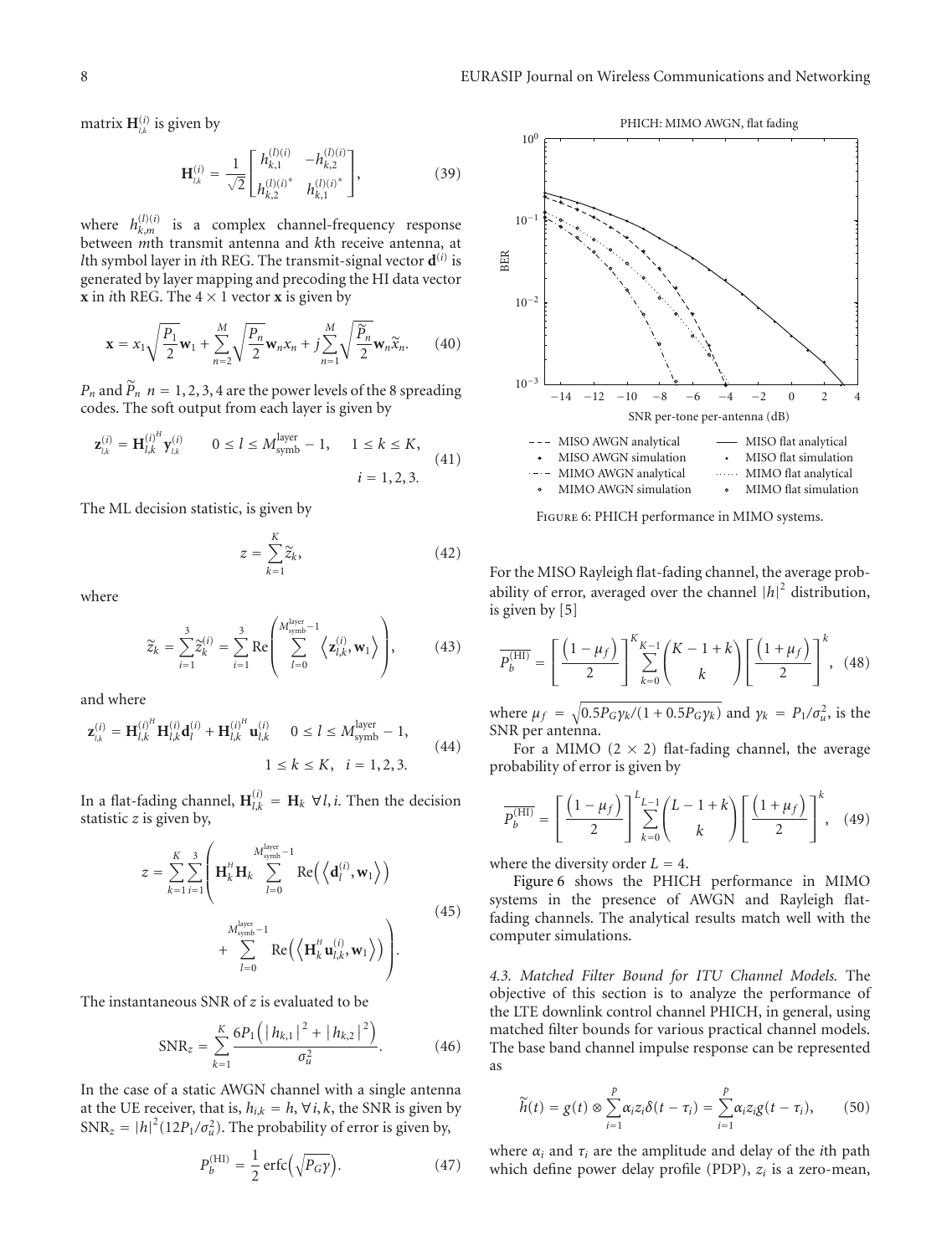unit-variance complex Gaussian random variable,  $g(t)$  =  $\sin(2\pi Wt)/\pi t$ , and *W* is the system bandwidth. Let **h** be a  $N \times 1$  complex vector that contains  $N_R$  nonzero taps which depends on the sampling frequency, and its corresponding system bandwidth is as shown in Table 1. The channel frequency response is given by,

$$
h(k) = G(k) \sum_{m \in \mathbf{T}} \alpha_m z_m e^{-j(2\pi/N)mk} \quad k = 0, 1, ..., N - 1, (51)
$$

where **T** is  $N_R \times 1$  tap-locations vector of  $\widetilde{\mathbf{h}}$  at which the tap coefficient is nonzero.

The decision statistic SNR or matched filter bound (MFB) of PHICH is a function of  $β$  $\sum_{k=1}^{K} \sum_{i=1}^{3} \sum_{m=1}^{4} |h_{i,k}^{(m)}|$  $\sum_{k=1}^{K} \sum_{i=1}^{3} \sum_{m=1}^{4} |h_{i,k}^{(m)}|^2 = \mathbf{h}_e \mathbf{h}_e^H$ , where  $\mathbf{h}_e = [h_{1,1}^{(1)} \cdots h_{1,1}^{(4)} \cdots h_{3,1}^{(4)} \cdots h_{3,1}^{(4)} \cdots h_{3,2}^{(4)} \cdots h_{1,K}^{(1)} \cdots h_{3,K}^{(4)}]$ . Thus, the MFB is a function of 12*K* independent chi-square distributed random variables with 2 degrees of freedom. For singlereceive antenna

$$
\beta = \sum_{p=1}^{12} \sum_{n=1}^{N_R} \lambda_{p,n} x_{p,n},
$$
\n(52)

where  $x_{p,n}$  is independent chi-square distributed random variable with 2 degrees of freedom and  $\lambda_{p,n}$  is the average power of *p*th element of  $h_e$ . Since  $\lambda_{p,n}$  is constant with respect to *p* for the given PDP, MFB can be simply written as

$$
\beta = 12 \sum_{n=1}^{N_R} \lambda_n x_n. \tag{53}
$$

The characteristics function of *β* is given by

$$
E\left(e^{i\nu\beta}\right) = \prod_{n=1}^{N_R} \frac{1}{1 - j\nu\lambda_n}.\tag{54}
$$

As  $\lambda_n$ 's are distinct, the probability density function is given by

$$
p(\beta) = \sum_{n=1}^{N_R} k_n \frac{e^{-\beta/\lambda_n}}{\lambda_n},
$$
\n(55)

where  $k_n = \prod_{j=1, j \neq i}^{N_R} (1/(1 - (\lambda_j/\lambda_i)))$ . Then, the bit-error probability for the matched-filter outputs is given by *Pe*(*γ* |  $\beta$ ) = (1/2) erfc( $\sqrt{\gamma\beta}$ ) [5]. The average probability of error,  $P_e = \int_0^\infty P_e(\gamma \mid \beta) p(\beta) d\beta$  is given by

$$
P_e = \sum_{n=1}^{N_R} \frac{k_n}{2} \left( 1 - \sqrt{\frac{12\lambda_n \gamma}{1 + 12\lambda_n \gamma}} \right).
$$
 (56)

In case of transmit diversity using SFBC, MFB of PHICH is the function of  $\beta = \sum_{k=1}^{K} \sum_{m=1}^{2} \sum_{i=1}^{3} \sum_{l=1}^{M_{\text{synbs}}^{l\ttext{layer}}} |h_{i,k}^{(l)(m)}|$  $2$ . For a MIMO system, the channels are assumed to be independent and have the same statistical behavior [7]. For single-receive antenna, the MFB is a function of 12 independent chi-square distributed random variables with 2 degrees of freedom, and it is written as  $\beta = 12 \sum_{n=1}^{N_R} \lambda_n x_n$  as in (54).



Figure 7: PHICH performance in TU channel.



Figure 8: PHICH performance in Ped-B channel.

It is observed that in TU channel, all the six paths are resolvable for the system bandwidths specified in Table 1, and in a Ped-B channel, only 4 paths are resolvable for  $N_{\text{RB}}^{\text{DL}} = 6$ , corresponds to the system bandwidth of 1.4 MHz, where  $N_{\text{RB}}^{\text{DL}}$  is the number of PRBs used for downlink transmission. For  $N_{RB}^{DL}$  = 6, the average powers of resolvable taps of each channel coefficient are [0.1883, 0.1849, 0.1197, 0.1806, 0.1131, 0.1741] for a TU channel and [0.3298, 0.0643, 0.0673, 0.0017] for a Ped-B channel. The average powers of resolvable taps for  $N_{\text{RB}}^{\text{DL}} = 50$ , and in a Ped-B channel are [0.4057, 0.3665, 0.1269, 0.0663, 0.0688, 0.0017]. The performances of PHICH for a TU channel with  $N_{RB}^{DL} = 6$